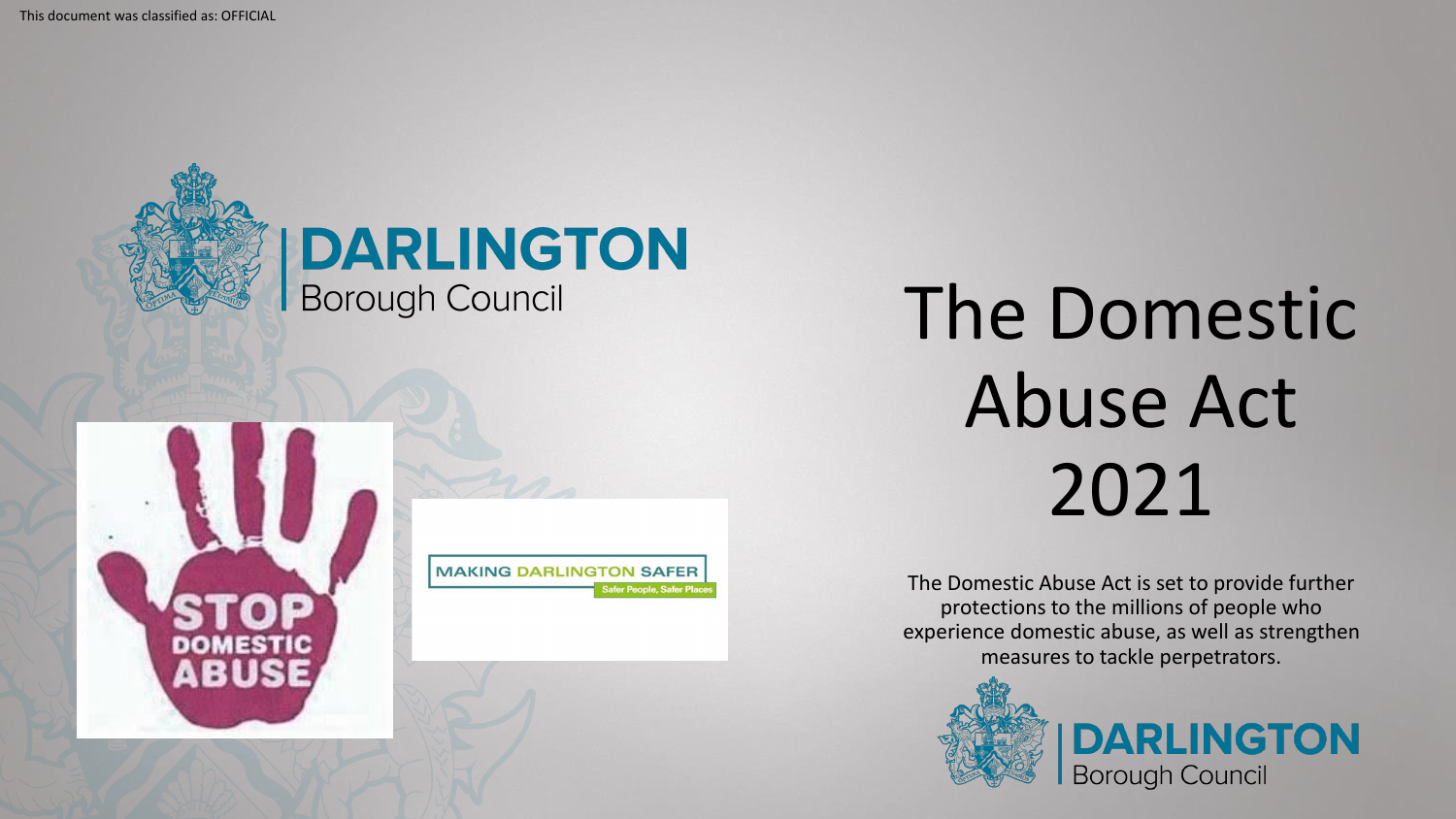



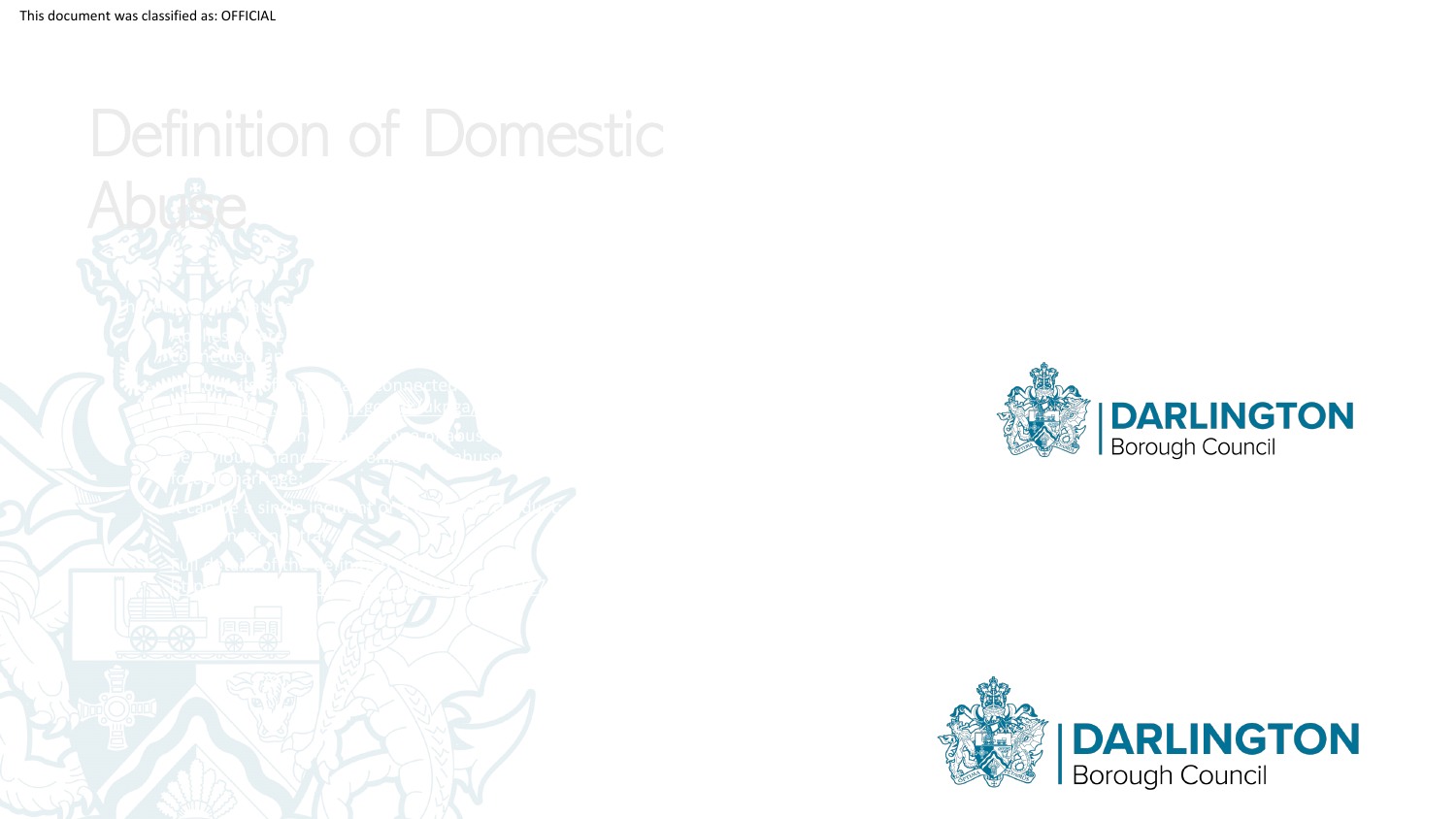### Children as victims

- Where the child sees or hears, or experiences the effects of, the abuse and is related to the victim or the perpetrator;
- Child is anybody under the age of 18;
- Related through parental responsibility or the person is related;
- Full details of children as victims at [https://www.legislation.gov.uk/ukpg](https://www.legislation.gov.uk/ukpga/2021/17/section/3/enacted) a/2021/17/section/3/enacted



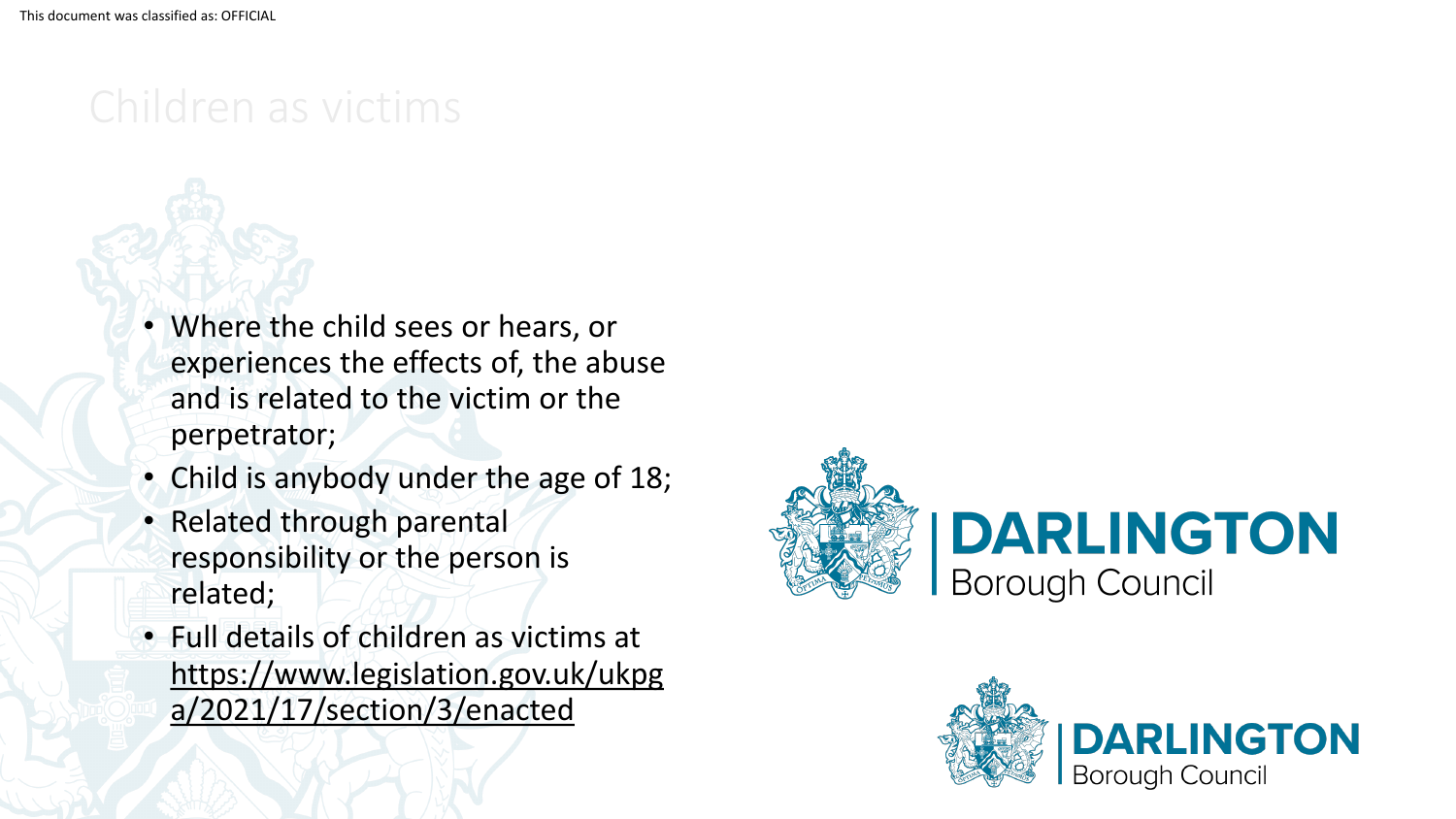

• The Act established in law the Office of the Domestic Abuse Commissioner

### The role of the Domestic Abuse Commissioner is to:

- Represent views of victims and survivors
- Raise public awareness
- Monitor response of Local Authorities, the justice system and other statutory agencies and hold them to account in tackling Domestic Abuse

**"Domestic Abuse is everyone's responsibility"** 

Domestic Abuse Commissioner

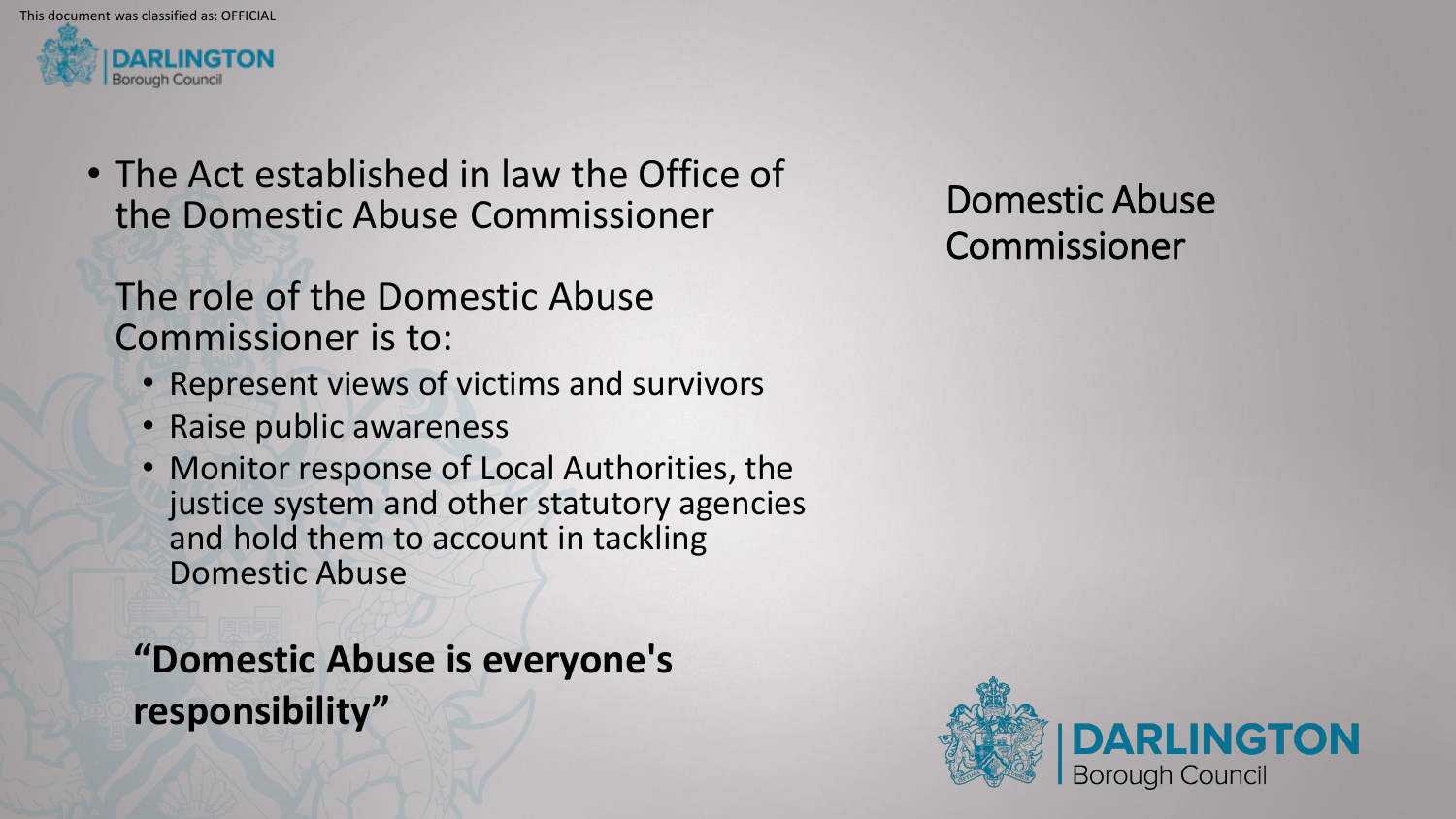

To provide support to victims of domestic abuse and their children in refuges and other safe accommodation Appoint a multi-agency Domestic Abuse Local Partnership Board Assess the need for accommodation-based domestic abuse support for all victims (and their children) who reside in relevant safe accommodation, including those who come from Publish a final domestic abuse strategy by 5 January 2022

outside of their area

Give effect to the strategy through commissioning/decommissioning

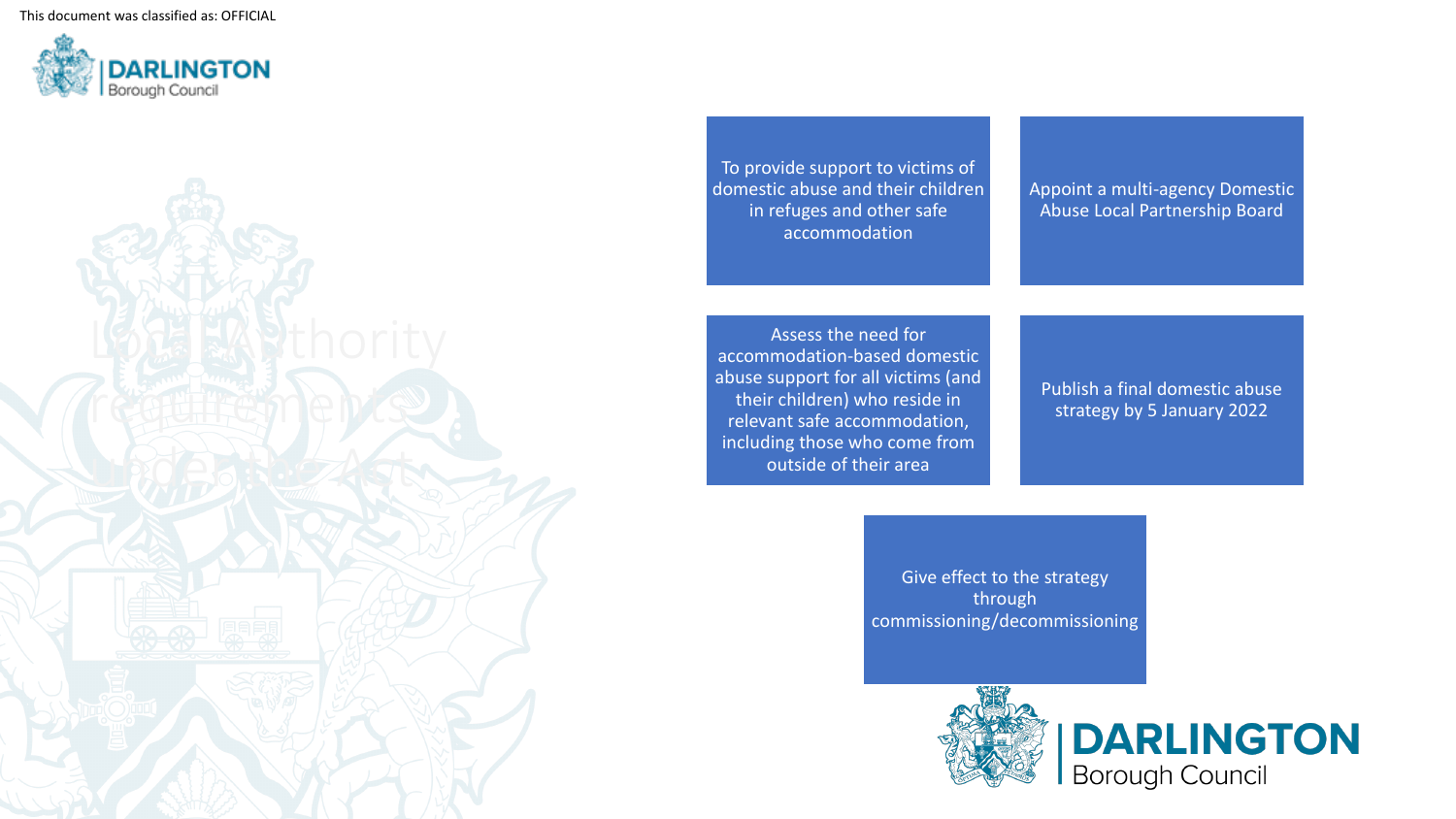#### Housing Services -Housing Options

An overview of support for people suffering domestic abuse and at risk of homelessness

Homeless Reduction Act 2017 updated with Domestic Abuse Act

[Code of Guidance Chapter](https://www.gov.uk/guidance/homelessness-code-of-guidance-for-local-authorities/chapter-21-domestic-abuse) 21: Domestic abuse - Homelessness code of guidance for local authorities - Guidance - GOV.UK (www.gov.uk)

Darlington BC Housing Services follow the crossgovernment definition of domestic abuse set out in the Domestic Abuse Act 2021

A person who is homeless and a victim of domestic abuse has a priority need and will be awarded high priority on the social housing register

Expert specialist support is provided to victims in safe accommodation that best supports their needs, whether in refuges or other safe housing

Will support to victims to stay in their own homes, if the perpetrator has left and the home can be made safe

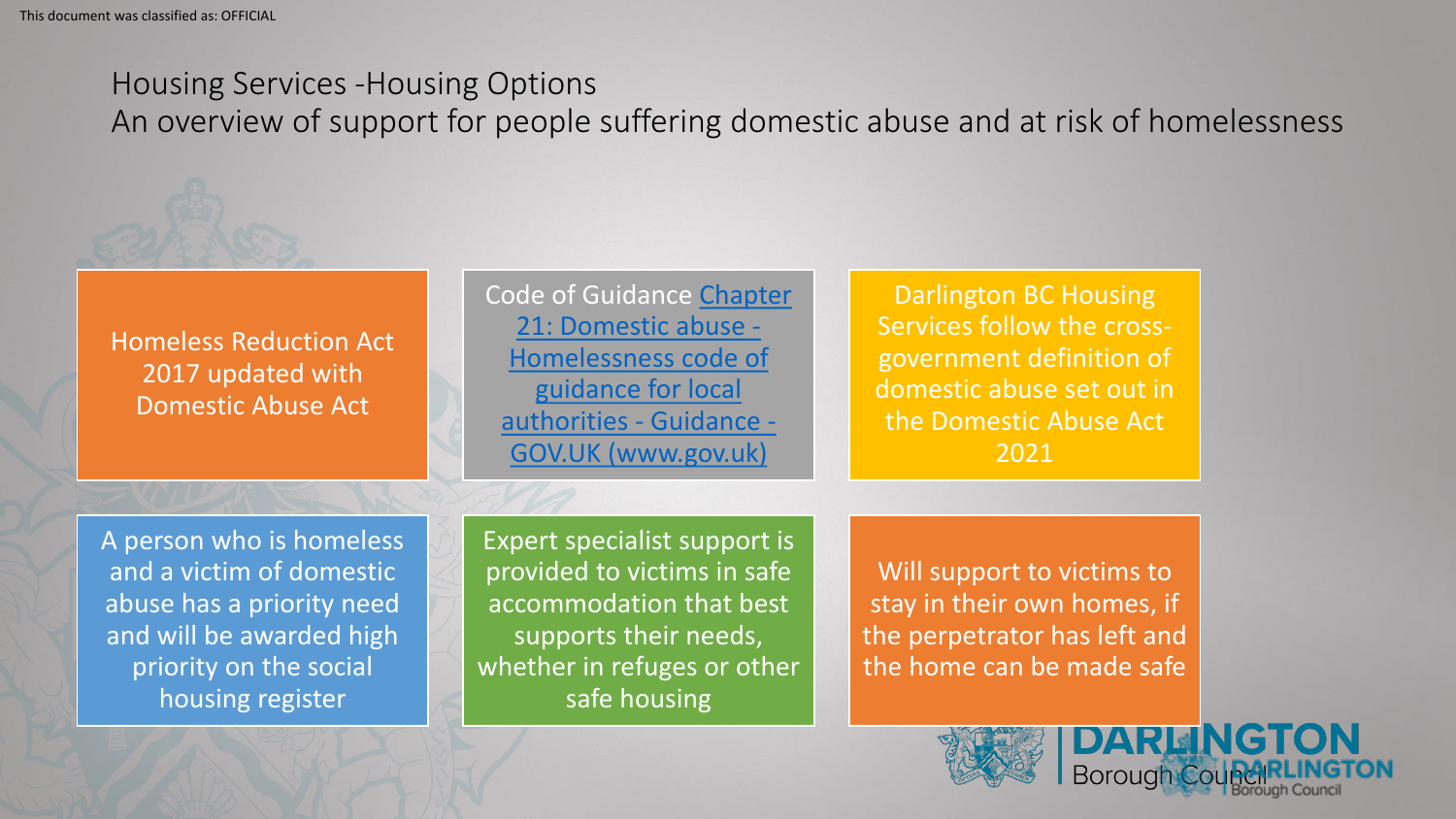## Joint Working with Housing Options

- Supporting people within their homes including council tenancies where appropriate and safe to do so
- Identify properties within own stock to support
- MARAC Multi-Agency Risk Assessment **Conference**
- 4KIDS 4Kids is a new project for Darlington where a partnership approach is taken to tackling domestic abuse in the family home, with particular emphasis on the harm caused to children in the household
- DASVEG Domestic Abuse & Sexual Violence Effective Group



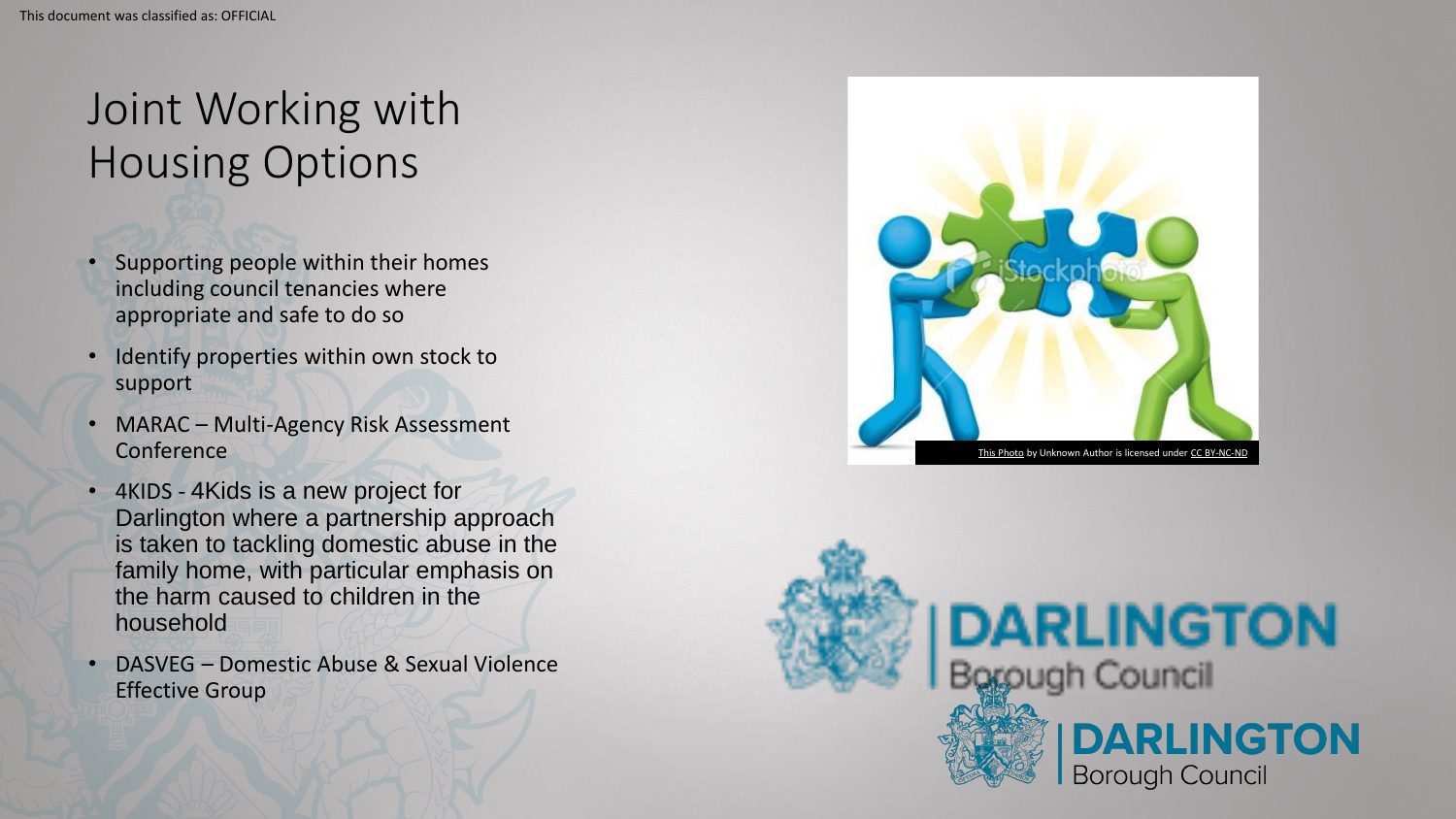## Housing – support and resources

- **Case Worker Support**
- **Homeless Pathway – signpost to appropriate services**
- **Family Help – Refuge**
- **Harbour – floating support**
- **Navigator Programme**
- **Offer of interim accommodation where appropriate**
- **Offer to house the perpetrator where appropriate**



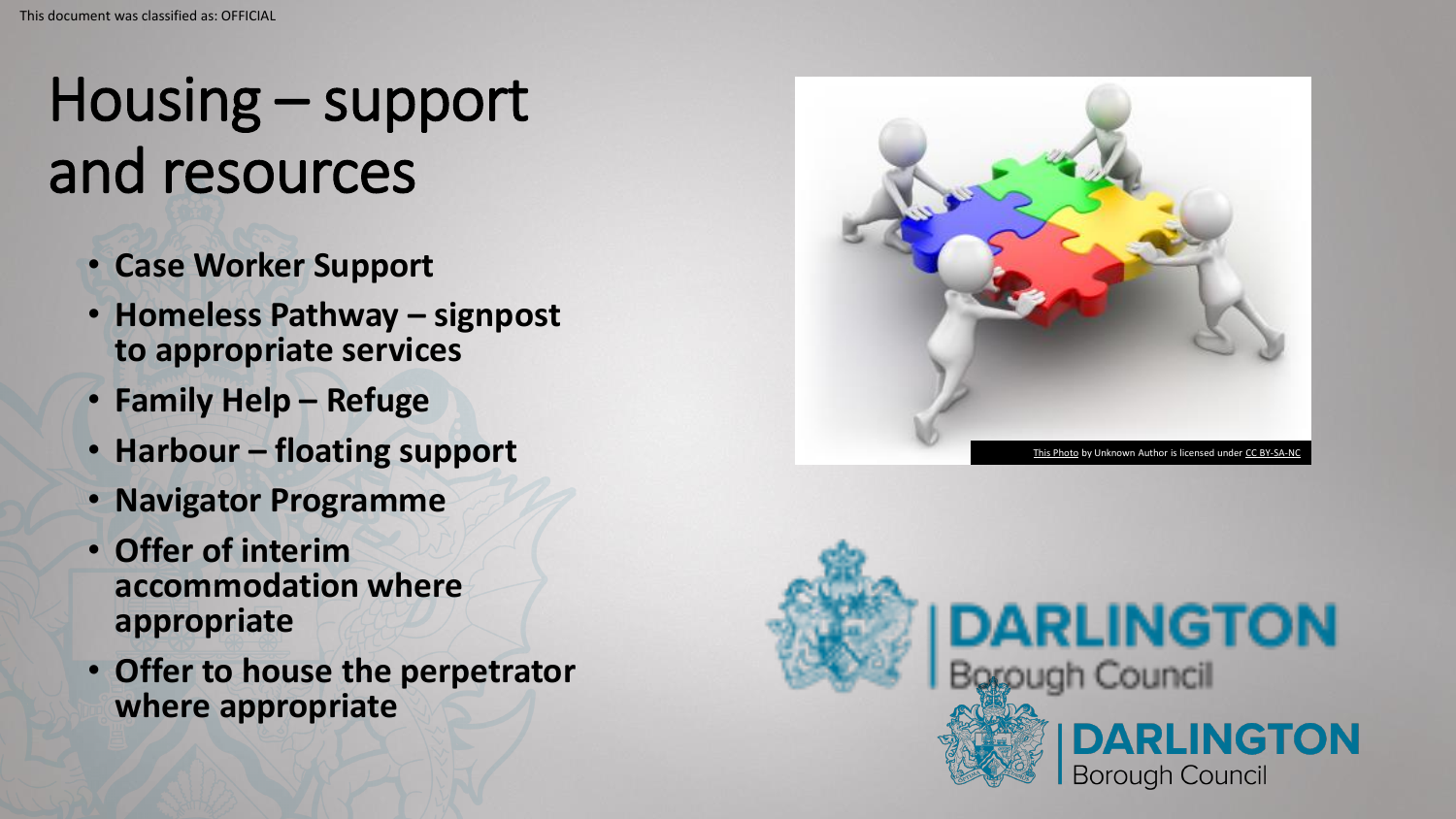## Facts & Figures

- For last financial year 20/21 the Housing Options Team have Supported 91 applicants suffering domestic abuse
- To date in this financial year 21/22 the Housing Options Team have supported 52 applicants



| <b>Top 5 reasons for homeless</b><br>presentations in 2020 | Top needs of people<br>presenting |
|------------------------------------------------------------|-----------------------------------|
| - Put out by family and                                    | <b>Mental health</b>              |
| friends                                                    | - Substance misuse                |
| Loss of accommodation                                      | - Physical health                 |
| Relationship breakdown<br>$\overline{\phantom{a}}$         | - Offending history               |
| <b>Domestic Abuse</b>                                      |                                   |
| <b>Offenders</b>                                           |                                   |

**Borough Council**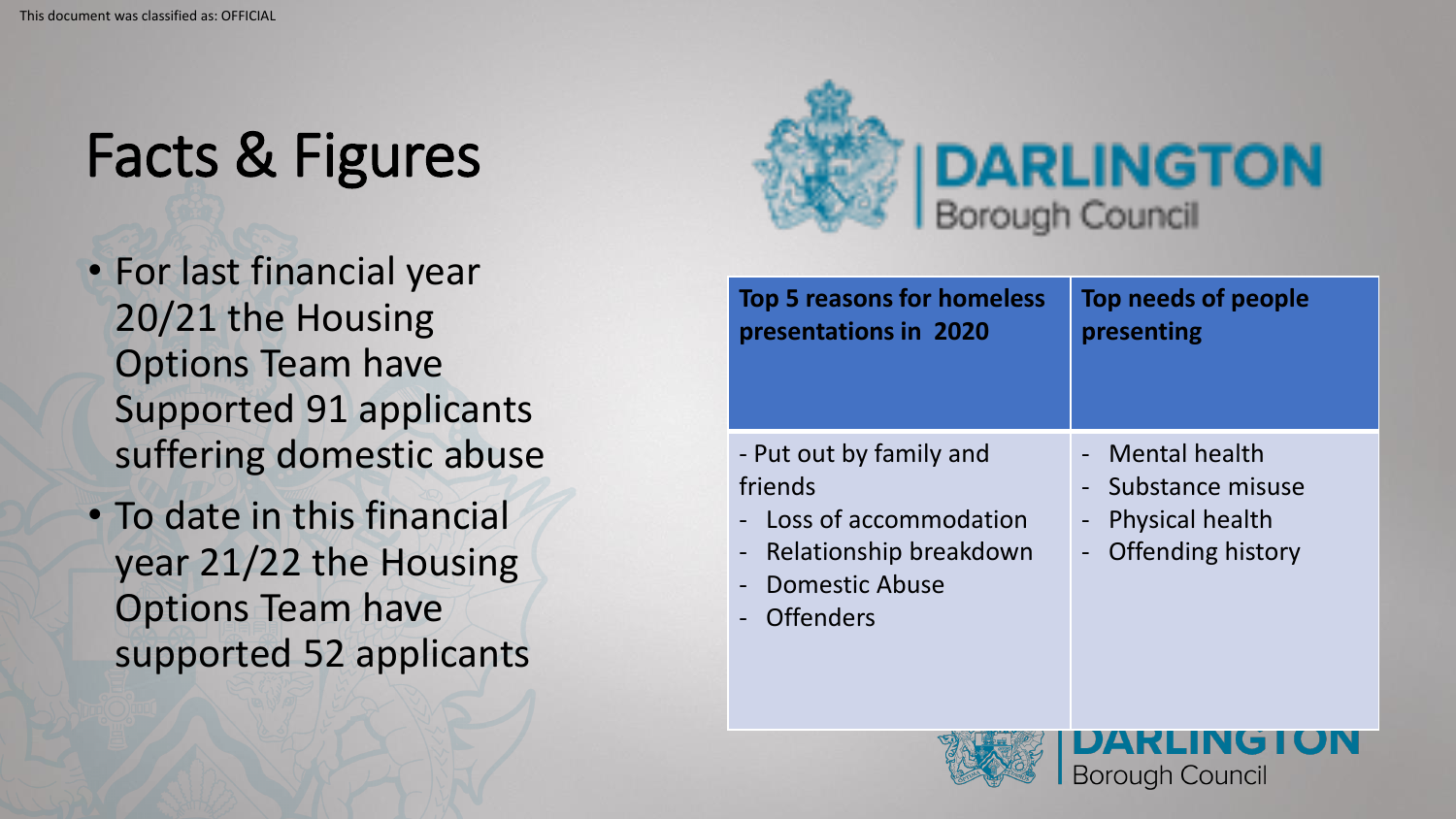Children's Front Door Service – Children's Initial Advice Team (CIAT) How will the new Act impact and influence current working practice?

**There is now a definition and certain aspects of the Act are particularly relevant to social care.**

The definition goes well beyond physical violence. It sets out how domestic abuse can also be emotional, coercive or controlling or economic and although the victim and perpetrator must be "personally connected", different types of relationships are captured.

This means more help, support and protection can reach more victims and more perpetrators could be convicted, particularly due to the use of Domestic Abuse Protection Orders (DAPO).

Children are now regarded as a victim if they see or hear or experience the effects of domestic abuse and are related to the abused or the perpetrator.

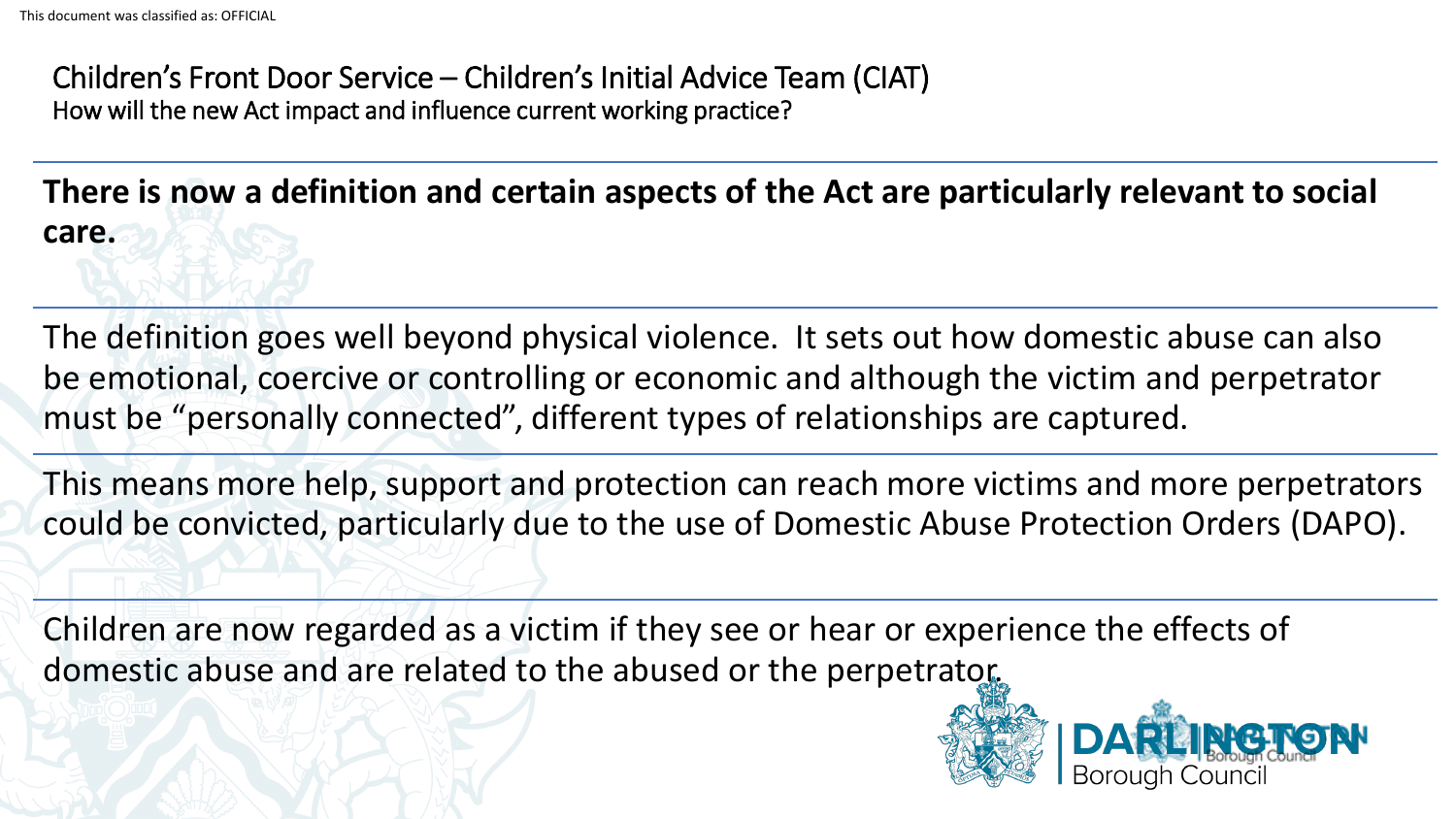Children's Front Door Service – Children's Initial Advice Team (CIAT)



#### **What are we doing to make sure victims access help, support and protection?**

- Identification of children affected by domestic abuse multi-agency approach, including Operation Encompass protocol
- Provision of protection and support for these children working with internal and external partners
- Greater understanding of issues such as economic abuse training will now cover this area of abuse in more detail
- The provision of refuges and other forms of safe accommodation working with internal and external partners
- The use of DAPOs to allow courts to implement prohibitions and positive requirements on perpetrators, as well as a monitoring requirement to ensure perpetrators are complying with the terms of their order (social workers may be able to apply on behalf of individuals who they are working with and are experiencing domestic abuse) – work between Police and Children's Social Care.
- Disclosure Scheme (Clare's Law) is already playing a critical role in safeguarding victims and will continue to allow the Police to disclose information about individuals with a history of abusive or violent behaviours which would protect a potential victim from harm - work between Police and Children's Social Care.

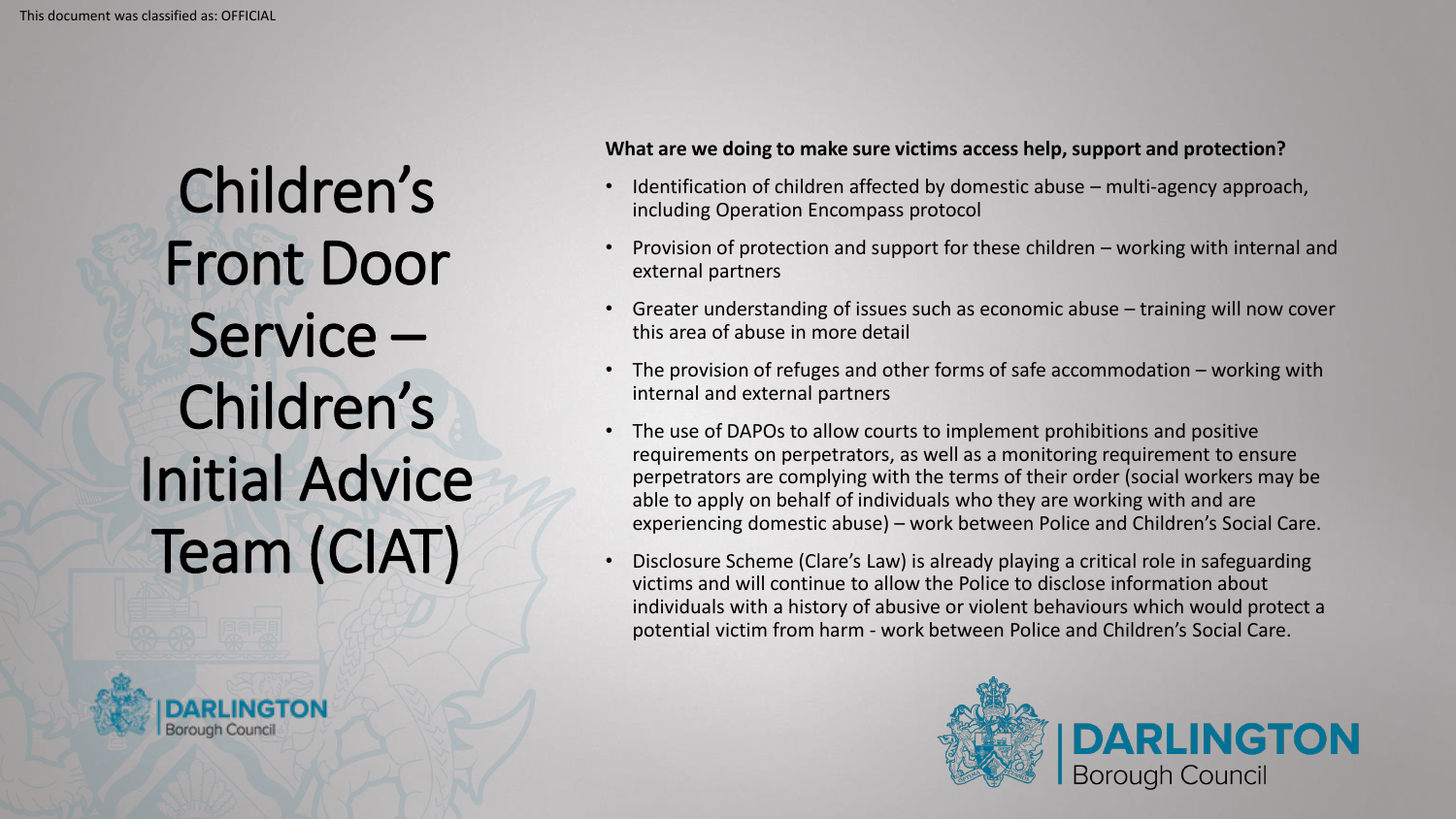

If you are a professional phoning about a child, please use the direct professionals telephone number 01325 406252, you will be able to speak directly to a social worker who will help.

If you are a member of the public phoning about a child, please use the public telephone number 01325 406222, you will be able to speak to a business support operator who will help signpost you to the right person.

Our office hours are Monday – Thursday 830am until 5pm and Fridays 830am until 430pm

If you are phoning out of hours please contact the Emergency Duty Team on 01642 524552

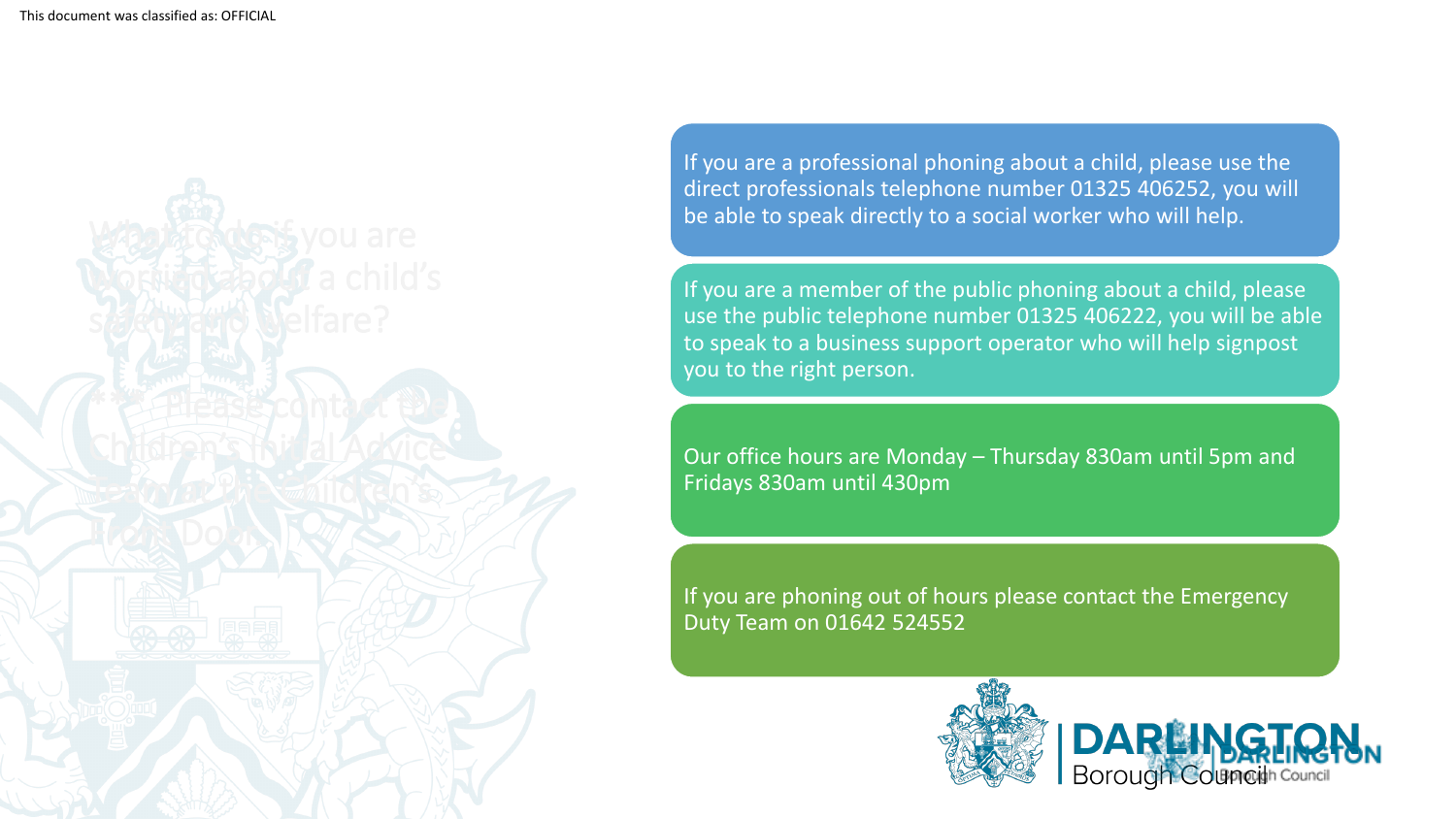

Perpetrators can no longer cross examine victims

Automatic access to special measures extended across the civil court system for victims such as evidence via video link

Extending the controlling or coercive behaviour offence to cover post-separation abuse;

Create a new offence of non-fatal strangulation;

Extend the 'revenge porn' offence to cover the threat to disclose intimate images with the intention to cause distress;

An end to the "rough sex defence" in court.

Clarifying the use of barring orders (section 91(14) of the Children Act 1989) in family court to prevent abusive ex-partners from repeatedly taking victims back to court, which can be used as a continuation of abuse.

Legal Aid – The Act will prohibit GP's and other health professionals from charging a victim of Domestic Abuse for a letter to support an application for legal aid

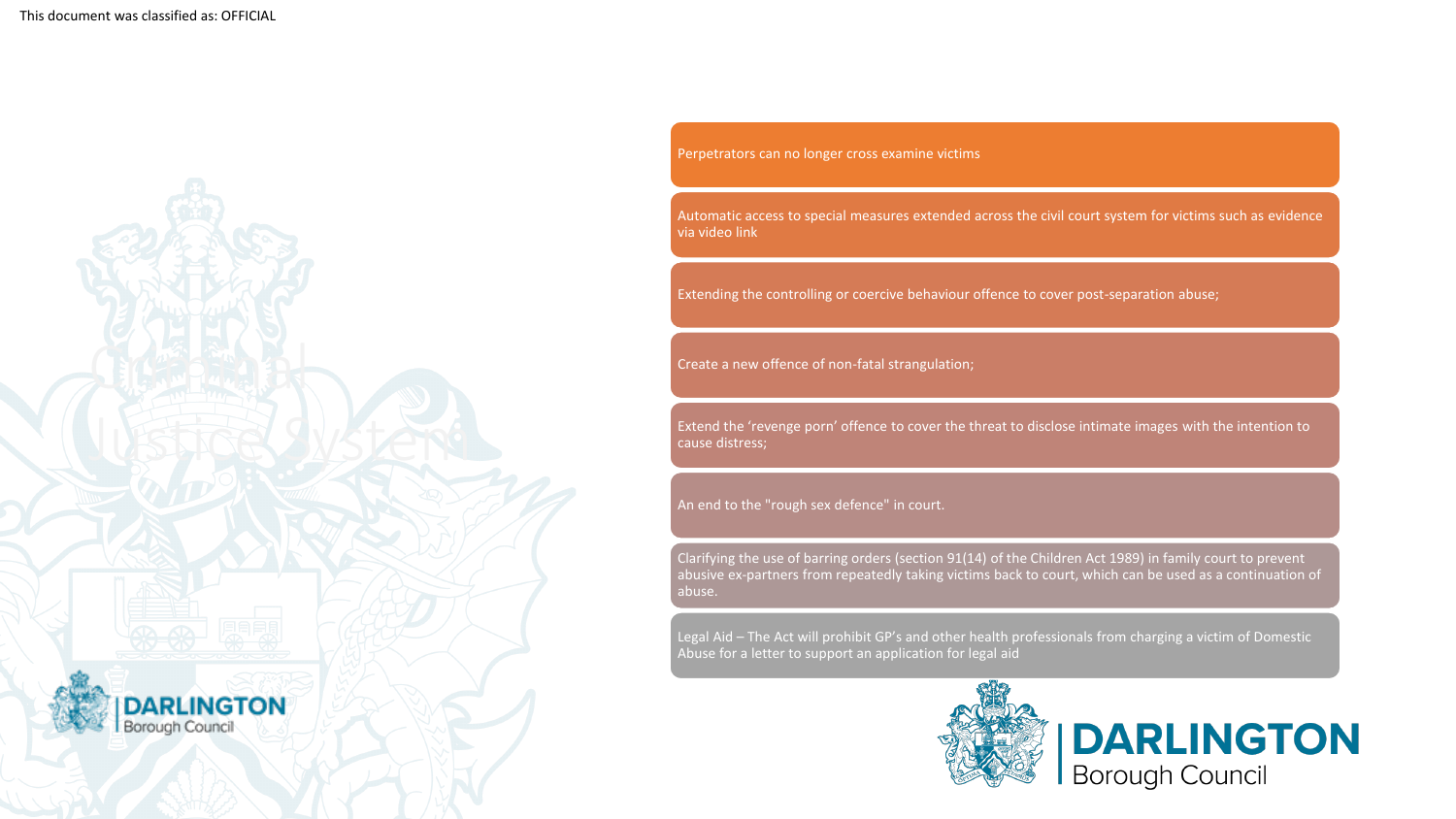

- **Domestic Abuse Protection Notice (DAPN)**
- A DAPN is an emergency non-molestation and eviction notice to provide immediate protection to a victim following a domestic abuse incident.
- Where there are no enforceable restrictions in place
- Lasts for 48 hours
- No victim consent required
- **Domestic Abuse Protection Orders (DAPOs)**
- Consolidation of existing protection orders in relation to Domestic Abuse will allow courts to implement both prohibitions and positive requirements on perpetrators, as well as a monitoring requirement to ensure that perpetrators are complying with the terms of their order.
- Breaching a DAPO, which is a criminal offence, carries a maximum penalty of five years' imprisonment.

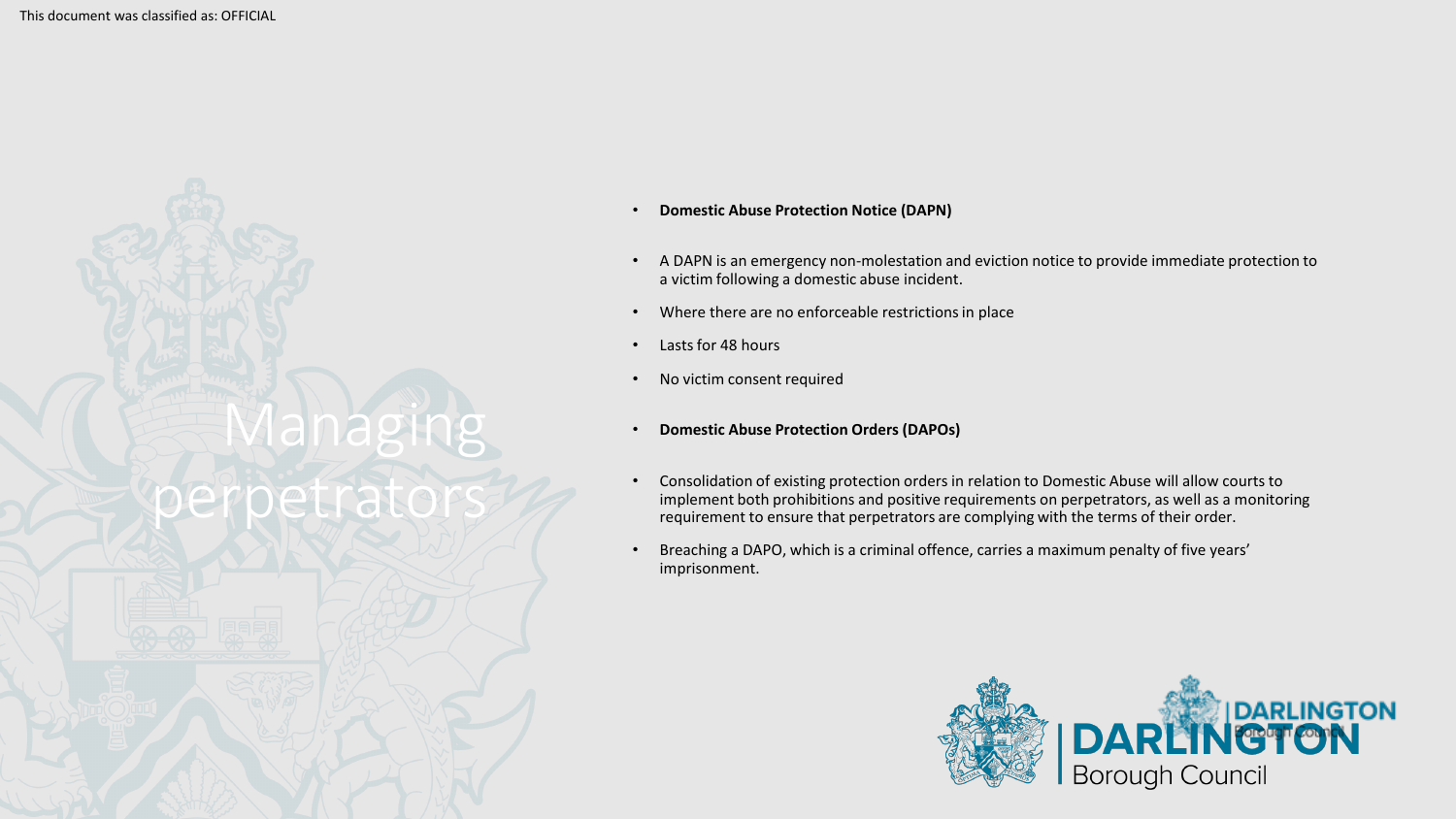

#### **Disclosure Scheme**

Places the Domestic Violence Disclosure Scheme 'Claire's Law' on a statutory footing

Allows police to disclose information about an individual's history of abusive / violent behaviour which would protect a victim from potential harm

- Individual can ask if a new or existing partner has a violent history 'Right to Ask'
- Police can decide that an individual is at risk and will consider disclosing the criminal history 'Right to Know'

Enabling DA offenders to be subject to polygraph testing as license condition following release from custody

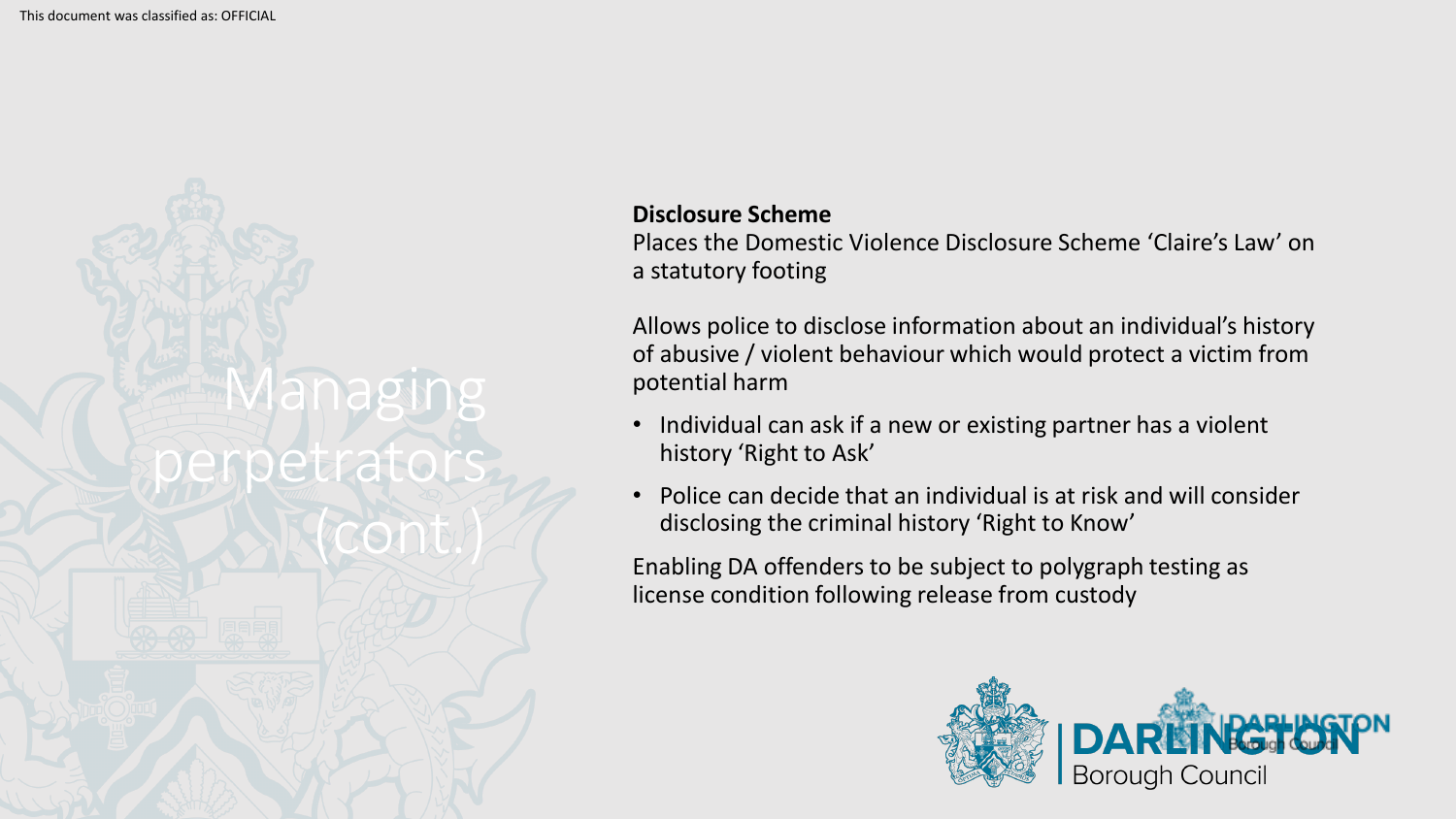

- Training from Darlington Safeguarding Partnership involves sharing knowledge about how to recognise concerns, develop confidence in sharing information with other agencies, awareness of some of the challenges presented by multi-agency working as well as the real benefits for working together to safeguard children and adults.
- Details of safeguarding training can be found at:

*https://www.darlington-safeguardingpartnership.co.uk/media/2032/virtual-2021-trainingprogramme-2nd-edition-01-06-21-31-12-21.pdf*

• The Safeguarding Partnership Trainer, Chris Ashford, can provide domestic abuse training bespoke to your organisation's needs.

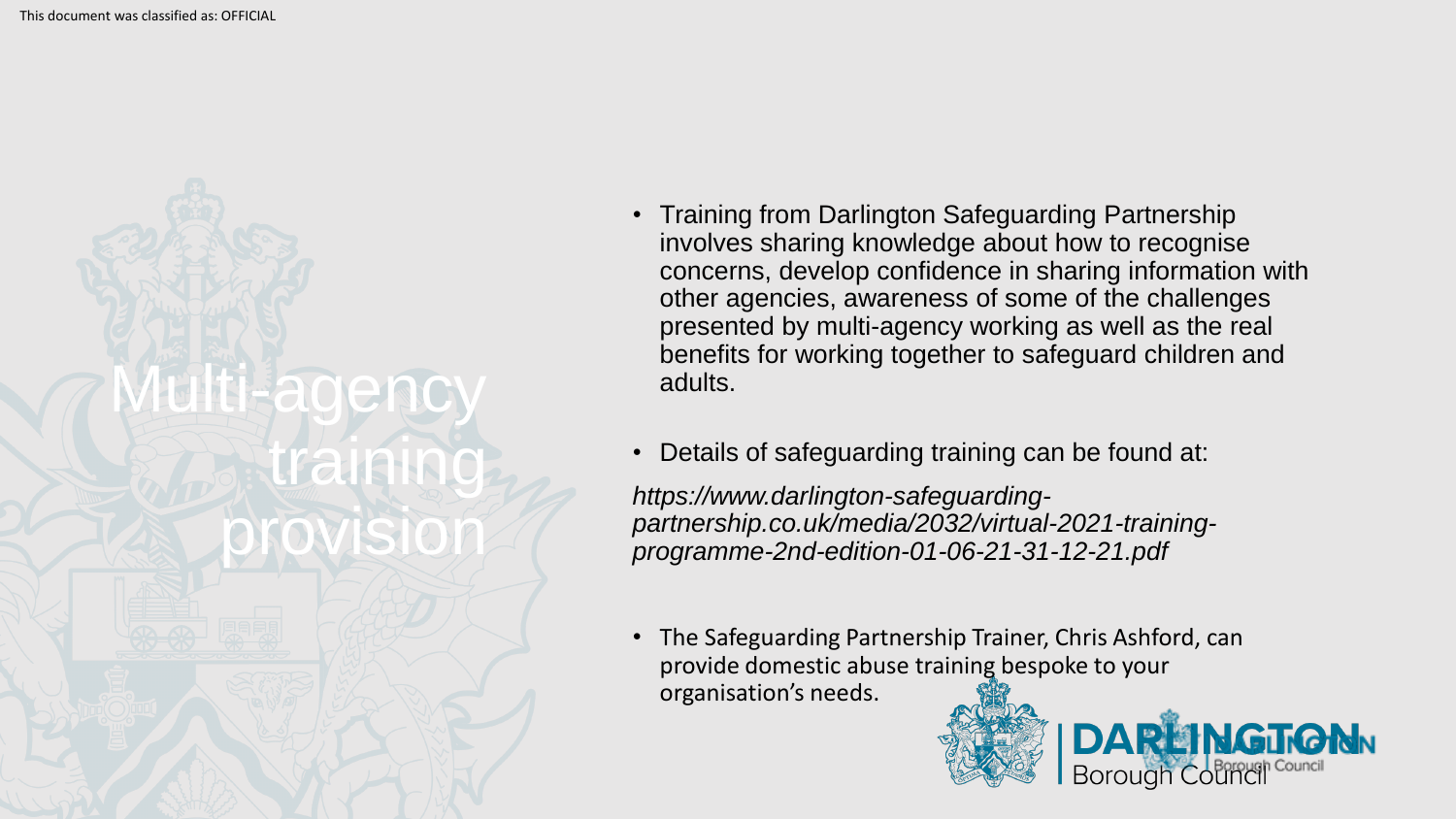# Domestic abuse is everyone's responsibility

The domestic abuse agenda should be embedded across all agencies

Multi-agency working and co-operation is required to deal with domestic abuse and victims must feel safe to approach professionals for help knowing they will receive support

Awareness raising is required to highlight the extent and gravity of domestic abuse across all sections of our community

There are many forms of domestic abuse and we all need to recognise the signs and take action to protect victims and their children

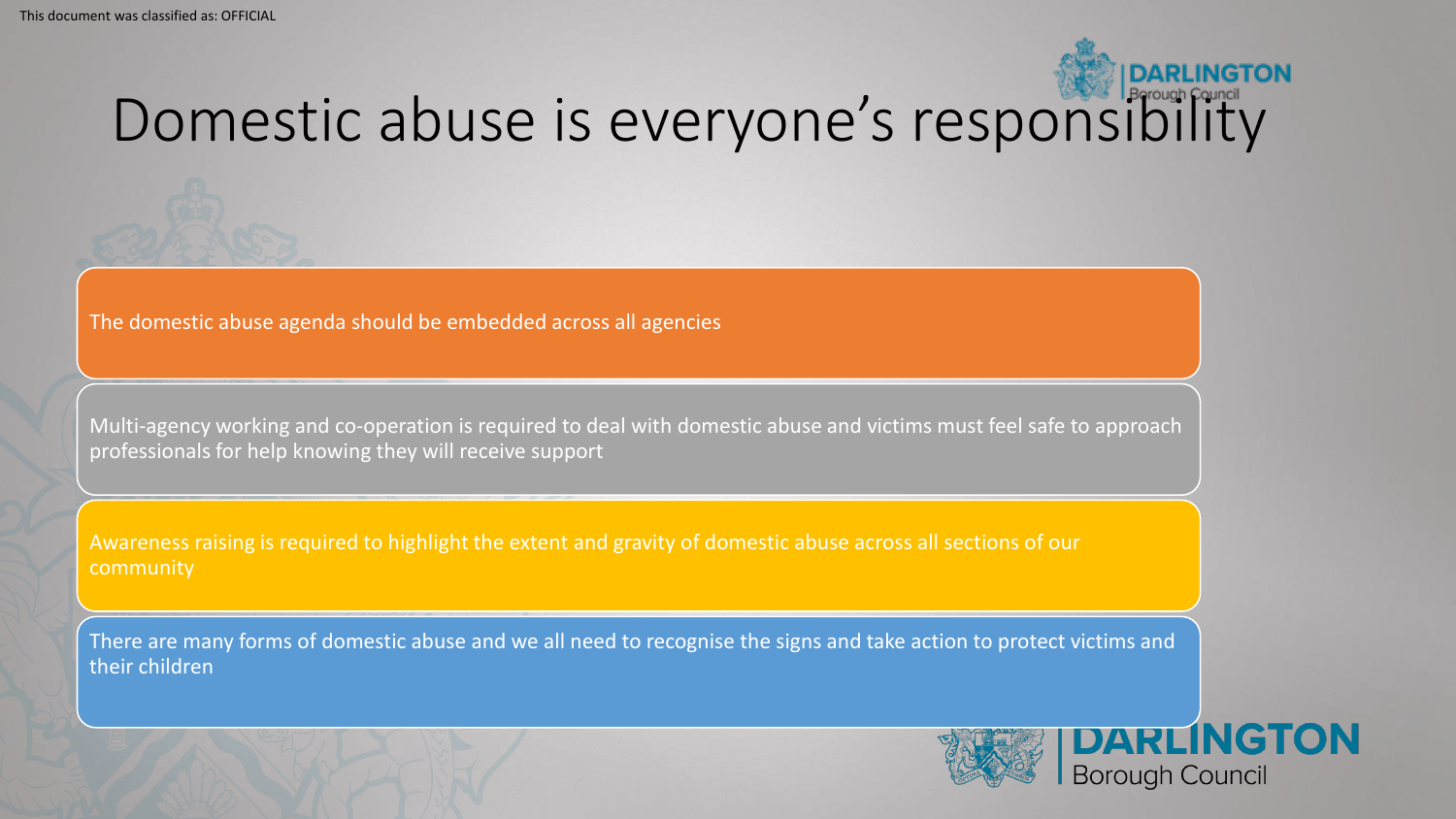## What's happening in Darlington?